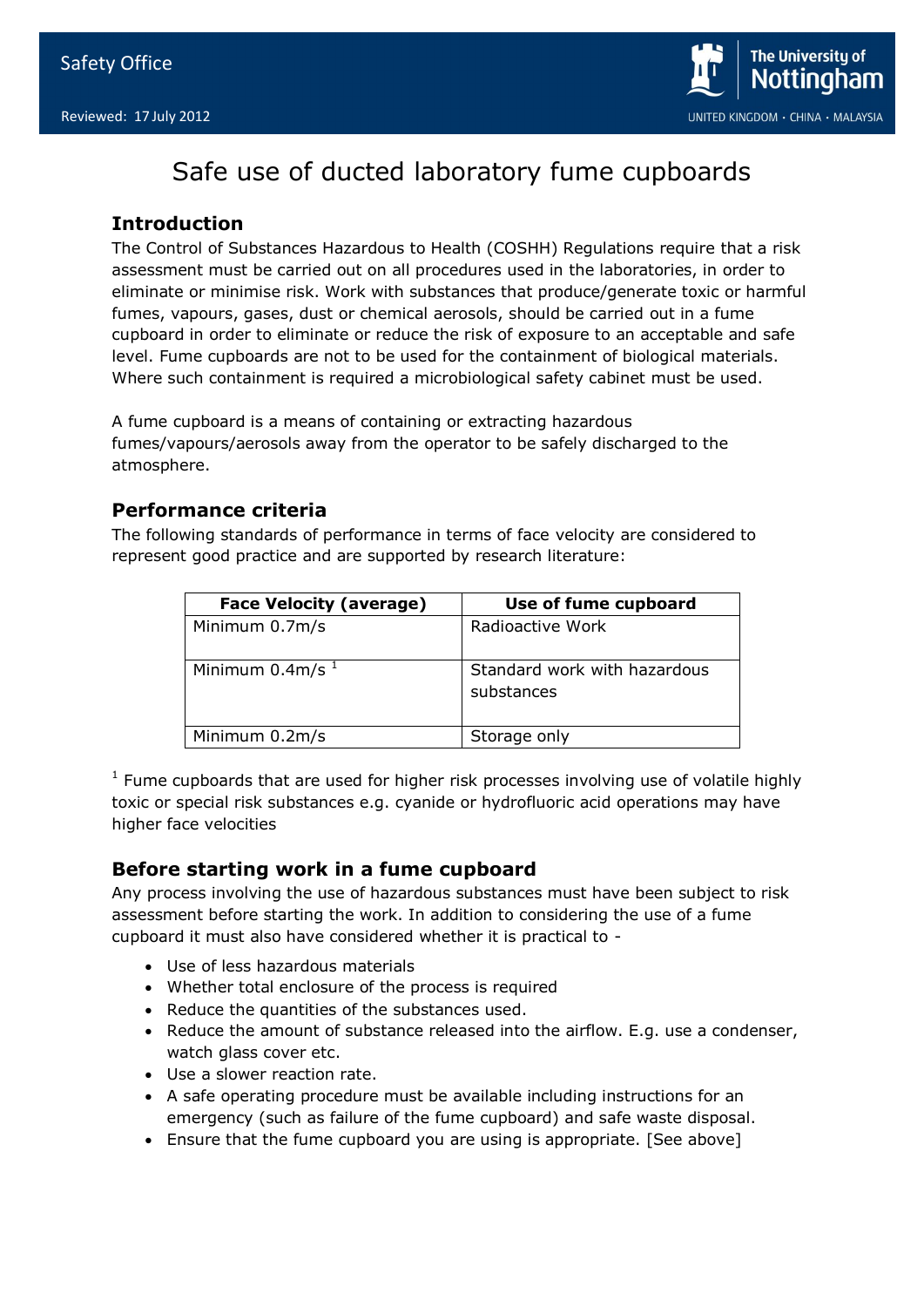- Fume cupboards should be tested and maintained annually. Evidence that this test has been undertaken is the presence of a sticker fixed to the front of the cupboard, ensure this is present and in date.
- Confirm that the fume cupboard is working satisfactorily by a visual check of function lights, air flow gauge is in safe zone **and** by means of a tissue paper strip in the opening. For high risk operations the air velocity must be measured using a vane anemometer. The reading must be recorded in your laboratory book as appropriate.
- Check for obvious surface contamination. Clean if necessary, to avoid adverse reactions with the chemicals you intend to use.
- Ensure that you have enough space to conduct your work safely and that all unnecessary items of equipment and chemicals not required in the process are removed.
- Ensure that all items for the operation are available in the fume cupboard

## **Preparing to use the fume cupboard**

- Position equipment, apparatus, and materials in the centre and back of the cupboard to minimise disturbance to airflow. Where practical, place everything within the cupboard before starting operations.
- Equipment in the fume cupboard should be kept to a minimum and sited at least 150mm inside the plane of the sash to ensure efficient containment. Also ensure that items are kept away from the sash opening to allow instant closure in an emergency.
- Avoid placing large pieces of equipment in a fume cupboard, they spoil the aerodynamic flow and may reduce the containment of fumes. If their use cannot be avoided they should be raised up about 10cm using lab jacks, in order to allow air to pass unimpeded across the work surface and exhaust from rear of fume cupboard.
- The experimental materials must be sited at least 150 mm inside the plane of the sash to ensure efficient containment.

## **During use**

Fume cupboards should be use with the sash as low as reasonably practicable as this gives the best containment of fume/vapour and helps contain any fire or explosion that may occur.

Use the sash position to your advantage -

- Fully open, to provide access for setting up equipment,
- Partially open, to a comfortable work height when handling the material inside the cupboard,
- Lowered as far as is practicable, when the process is in operation and your intervention is no longer required.
- Try to avoid sudden rapid movements in front of the cupboard. These can cause turbulence that may draw the airborne hazardous material out of the cupboard.
- Do not use naked flames as they will have a serious adverse effect on the air flow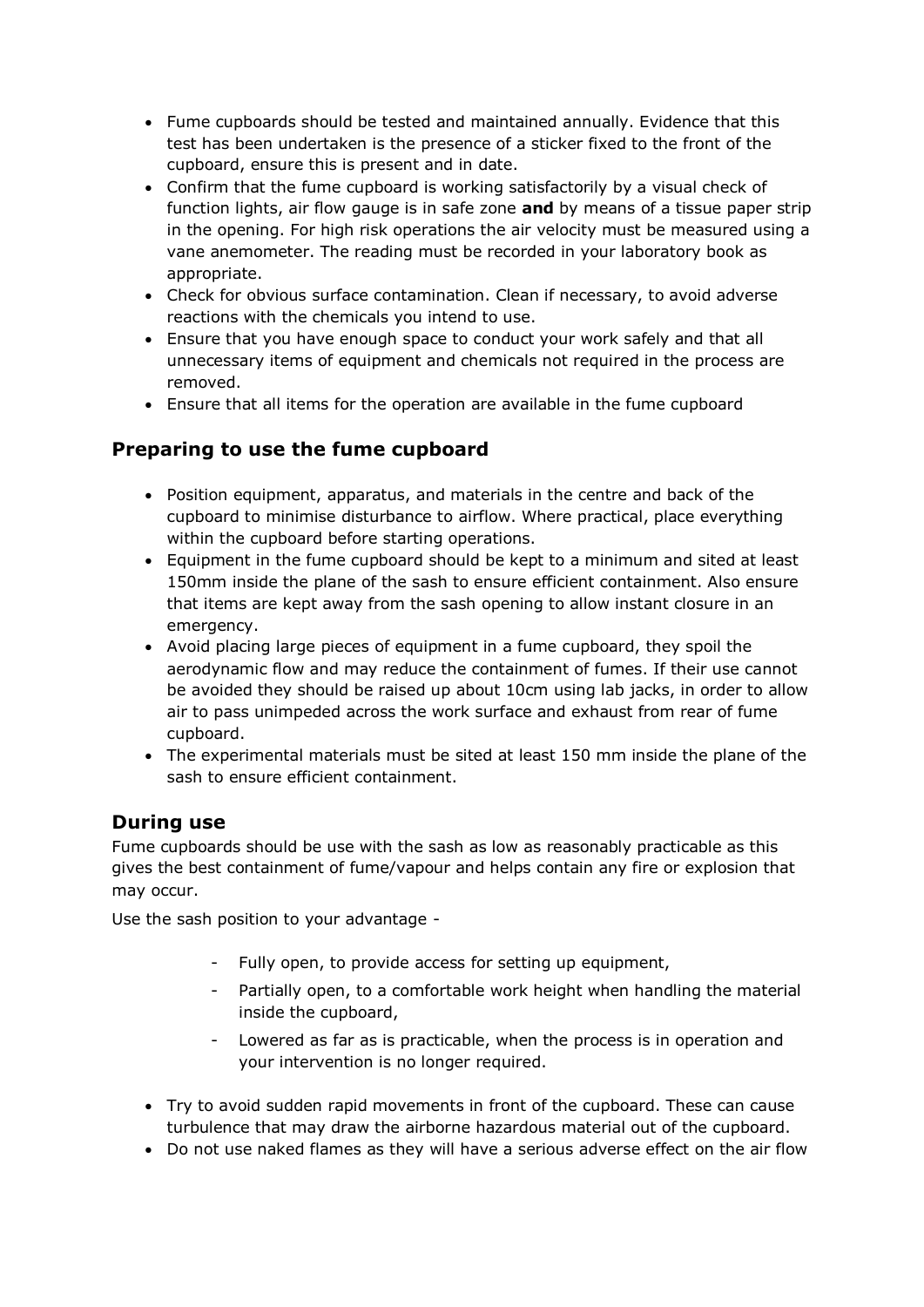- Perchloric acid must not be used in fume cupboard, unless fitted with wash down facility, as this presents a risk of fire, consult the Safety Office for advice.
- Chemicals must not be stored in a fume cupboard used for experimental work, they could escalate an accident
- Hotplates must be kept to a minimum and be aware that they might adversely affect the airflow. If hot plates are used, these should be placed at least 10 cm from the side of the cupboard to avoid damage to the cupboard structure.
- Any accidental spill of chemicals should be cleaned up immediately (i.e. as soon as it is safe to do so).
- If an experiment is left running out of hours, a contact name and telephone number must be prominently displayed. Do not leave potentially hazardous work unattended.

## **After use**

At the end of your experiment remove equipment and clean the surfaces. Leave the fume cupboard in a clean, tidy and safe state.

Dispose of waste in a safe appropriate manner as identified by the risk assessment.

## **Maintenance and testing**

The Control of Substances Hazardous to Health Regulations 2005 require that local exhaust ventilation systems are maintained in efficient working order and in good repair through examination and testing. Fume cupboards, ducts and associate extract equipment must be examined and tested within a 14 month cycle. In practice, this is an annual check, instigated by the Estate Office. Suitable records of the examination/testing and any repairs must be kept for at least five years and a label attached to the cupboard indicating the date of testing and the average face velocity.

Fume cupboards that are used on a daily basis should have the following tests carried out on a regular basis. The recommendation is that this should normally be weekly unless the level of use and/or degree of risk involved indicates otherwise.

- A visual check of the general state (clean, tidy, etc.)
- For new fume cupboards where there is automatic detection of low flow, a visual check to ensure that warning lights, sash alarms and airflow gauges are working.
- For older fume cupboards that do not give any indication of low flow or other problems, it is recommended that face velocities are measured using a vane anemometer [available from the Safety Office] and recorded. Any problem should then be referred to the Estate Office. A tail of tissue paper or similar attached to the sash also provides a good visual indication of whether there is and airflow.
- Weekly checks and face velocity measurements must be recorded in a log book to kept in each department for this purpose. Records must be available for inspection on demand.
- Problems with fume cupboard performance must be promptly reported to the Estate Office. Fume cupboards found to be below the standard appropriate for the type of use are to be taken out of use pending repair.